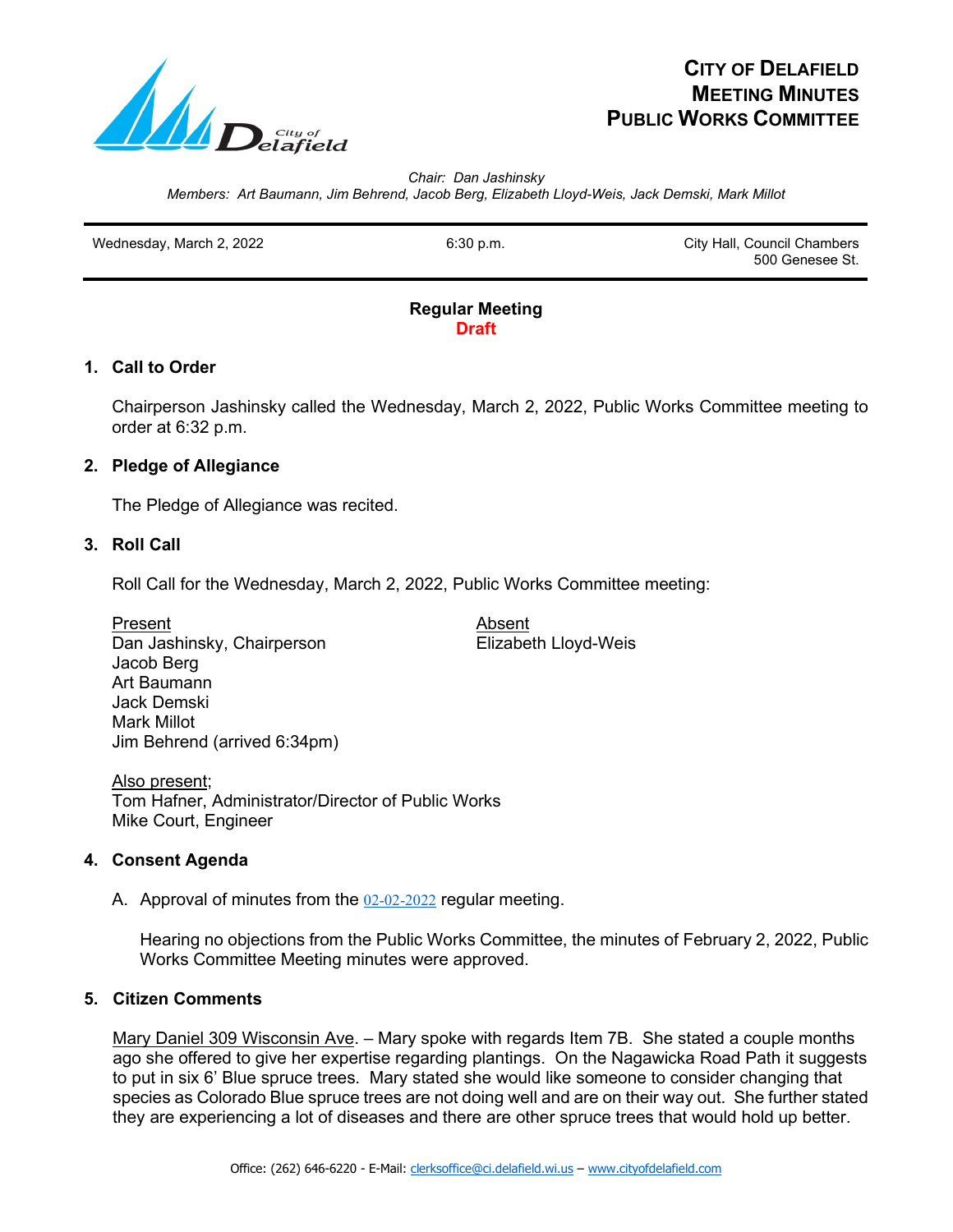She concluded by stating changing the species would be a better investment. Hafner questioned Court if this was part of an agreement with a homeowner who was giving up an easement and specifically requested Blue spruce trees. Court stated there has been conversations with Faire Lakes Commons with some type of evergreen. He stated they are negotiating with the neighbor South of the bridge, however as far as trees, they haven't gotten to the type of trees. Court stated he will talk to Sean (DPW Forester) and if this can be swapped out with comparable prices - they will consider the input. Hafner asked Mary if she had specific recommendations as to the type of trees and she stated she already emailed her recommendations to Court.

### **6. Unfinished Business**

### **7. New Business**

Discussion and possible action on the following items:

## **A. Discussion and possible action regarding the General Development Plan for the Nagawicka Heights Single Family Project.**

Jon Spheeris was present.

Jashinsky stated this was discussed at Planning Commission meeting and wanted to remind everyone that this is a GDP (General Development Plan) and the SIP (Specific Implementation Plan) will be forthcoming.

 Court stated there was a traffic memo prepared - submitted just before the Plan Commission. Court stated there are a total of 29 lots on the north and south side of Nagawicka Road, just west of HWY 83. This will be the first new subdivision serviced by water (12" transmission line on HWY 83). The sewer will be serviced from the west and they are looking how much can be serviced by gravity as they go east – with future developments in mind.

 Court discussed path along Nagawicka Road – recommended it match Hawthorn Farms, which is an 8' wide path. Park & Rec is recommending a 10' wide path. We did recommend connection to the south to Woodside Street, and to the east side to connect to the existing equestrian trail. The Woodside trail is in bad shape and one of the requirements would be to get that restored to passable grades and establish drainage so it doesn't cause erosion in the future.

 Jashinsky discussed the traffic report. Baumann stated the volume on this development is extremely low. Court stated they recommend an accel/decel lane with backup of traffic, he thought it could be scaled down to some type of tapers. He further stated they want to offset the curb so it's not right at the existing edge of pavement and to make room if it ever gets improved. Baumann recommended a 5-foot wide by 10:1 ratio about 50 feet.

 Jashinsky questioned if the storm water going to the east was part of this project. Court stated he asked the design engineer to show how it could be serviced in the future, however only building to the lot line. Court stated he wanted to look at it a little closer – analysis done for the Geason property - east side of HWY 83 - showed it would have to be serviced by a lift station – there was an easement where they could go to the north through Hartland, however there are some political issues there.

 Baumann questioned what the future density plan was for the land to the east. Court stated it was discussed at the Focus Group and Hafner stated it was recommended to the Plan Commission for more density. Baumann stated future development was not mentioned in the traffic study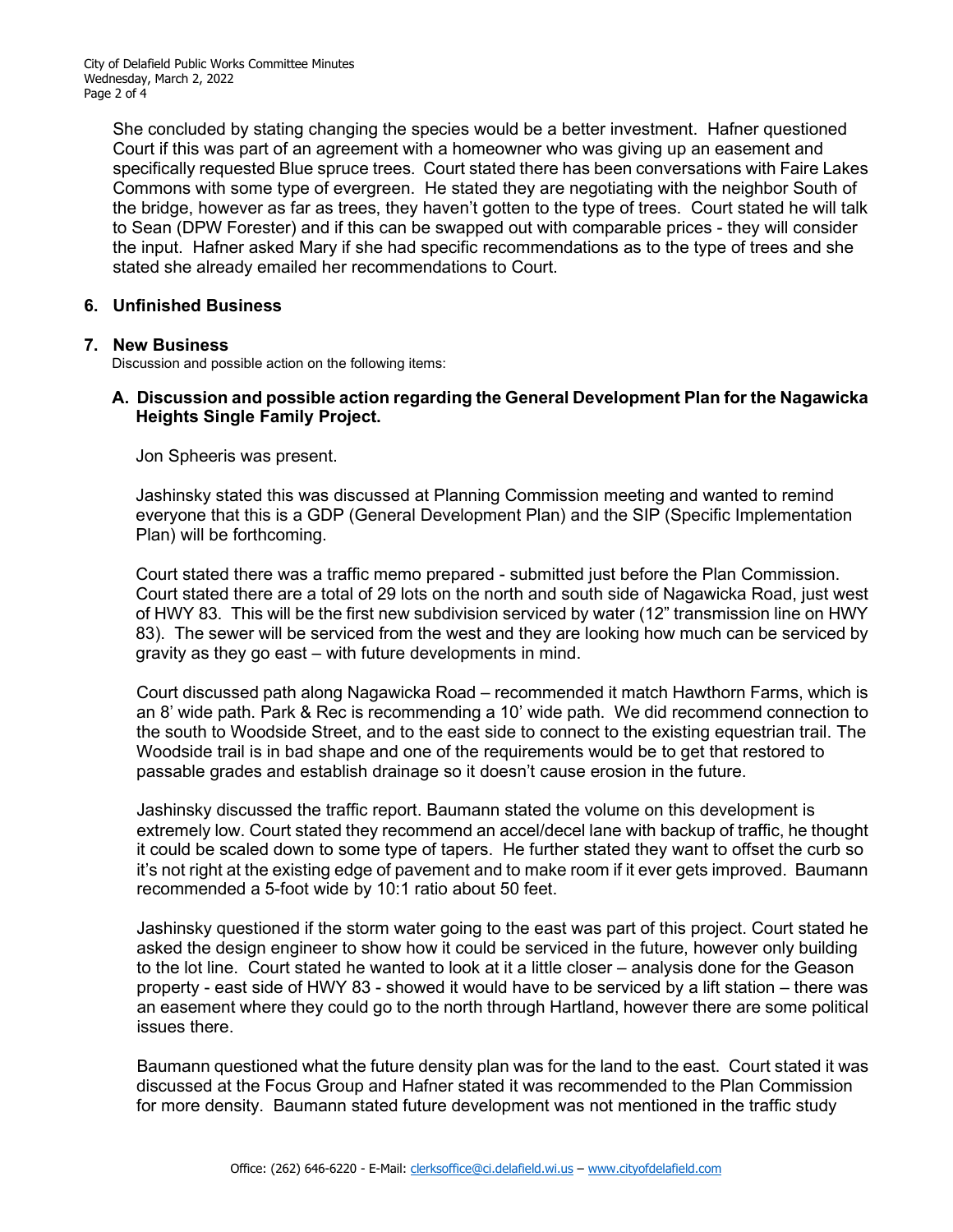with regards to using the access points from this development on Nagawicka. Hafner stated they are expecting another connection in off Nagawicka Road going to the east. Court confirmed.

 Jashinksy asked if there was a city policy with regards to cul-de-sacs. Jashinsky's concern is about school buses, plowing and fire trucks with the turns and backing up. Hafner stated this plan is just temporary. Court stated they will talk to Paul and Mike (DPW) –

 Jashinsky stated when they were talking about the Hawthorn Farm development, the policy wasn't adopted yet, however the policy now is to go with 10' wide paths unless that can't be done (10' path desirable 8' path minimum.) Spheeris stated he talked to Rob Davey about that and on the north side of Nagawicka Road, due to the stormwater constraints and grading he couldn't get a 10' path in there. Behrend stated he supports 10' but feels it sets a precedent on Nagawicka Road. Hafner stated he supports both 8' and 10', but to keep in mind almost certainly when a path goes in off HWY 83, it will most likely be 10', but it will transition into something narrow as it heads north on Nagawicka road. Behrend stated he doesn't think it should go over 8' as he doesn't see it as a high use trail. Jashinsky stated the difference between the 8' and 10' foot trail is just being comfortable passing on a bike, 8' is tight. Jashinsky also stated 10' is the standard in obtaining grants – all things discussed during the bike/multi-path policy. Committee discussed possibly this particular trail not being 10' as it is in a residential area. Hafner brought up the cross section – 10' recommended. Jashinsky suggested 10' - but as we go west it could go down to 8' as there are many obstacles. Spheeris stated there is only a 10' easement going through Geason property. Jashinsky stated the Plan Commission is working on that.

 Spheeris stated they will improve the bridle path – grading and seeing. He also stated they don't want to take down big trees.

 *Motion by Behrend, recommending to the Plan Commission approve the concept plan, adding requirement that the water line be run to the west lot line,10' trail between 83 and the first intersection, and 8' trail beyond, follow the review letter, tapers are 5 feet off of existing edge of pavement (10:1) and the signing/marking of crosswalk would accommodate trail crossing. Berg seconded the motion. All in favor. Motion carried*.

 Jon Spheeris added he agreed with Mary Daniel with regards to not planting Blue spruce trees. He stated their landscape design architect also recommended not planting those trees.

#### **B. Discussion and possible action regarding the 2022 City of Delafield Street Improvement Program and Nagawicka Road Path Project big results and recommendation of award to Common Council.**

Court stated Wolf Paving Co., Inc. was low bidder at \$610,404.00. Overall, he stated they are a little over budget (\$4,400). Recommendation is to award the contract to Wolf with the understanding there might need to be a little more funding for the projects.

 *Motion by Behrend to approve award for the 2022 Delafield Street Improvement Program and Nagawicka Road Path Project to Wolf Paving Co., Inc. as presented and to recommend to the Common Council the same. Baumann seconded the motion. All in favor. Motion carried*.

#### **8. Reports of City Officials**

A. Director of Public Works – No report